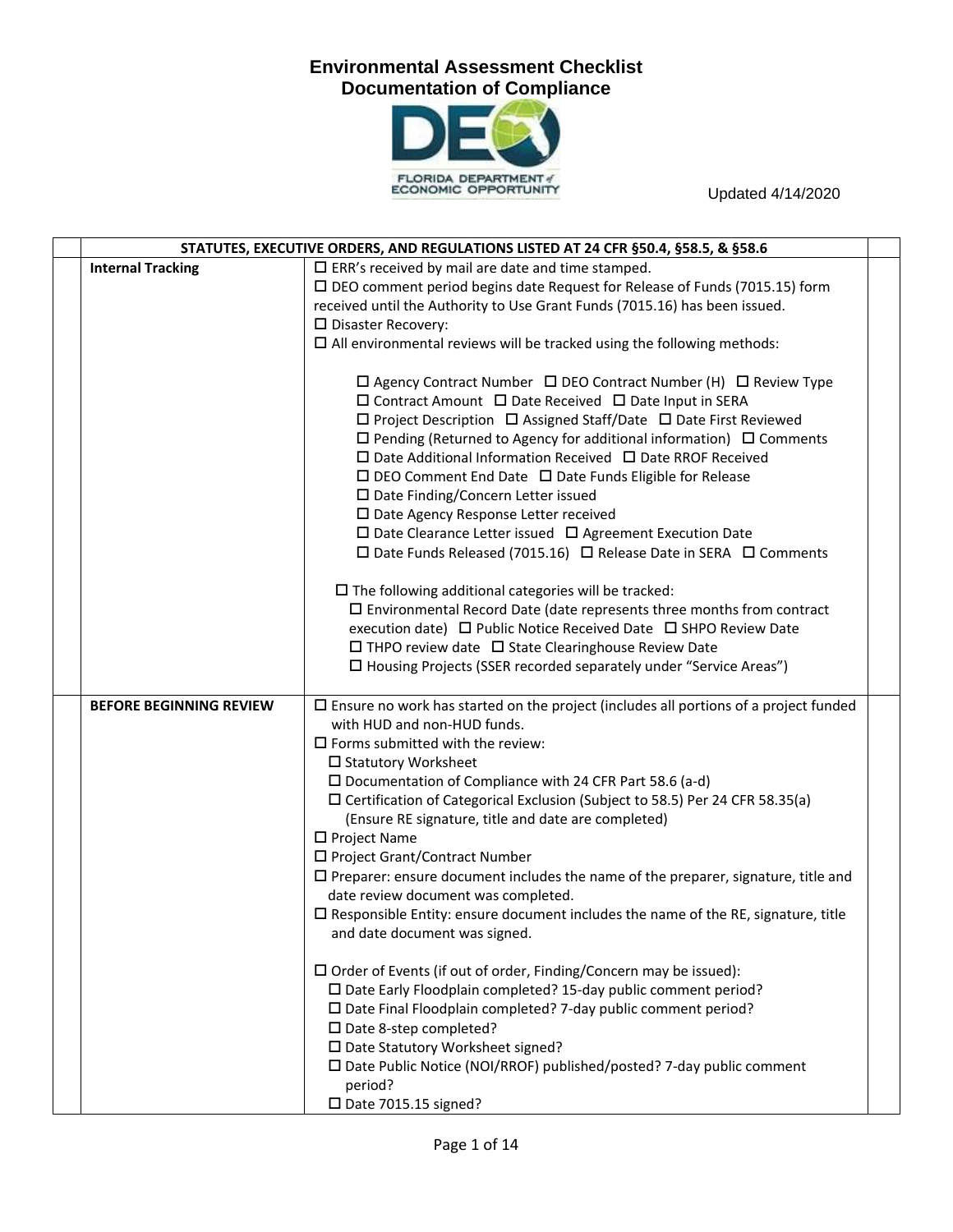

|                                       | ECONOMIC OPPORTUNITY                                                                             | Updated 4/14/2020 |
|---------------------------------------|--------------------------------------------------------------------------------------------------|-------------------|
|                                       | Note: Final floodplain notice and NOI/RROF may be published together but the RE must             |                   |
|                                       | sign the Statutory Worksheet on the same day as publication (prior to notice                     |                   |
|                                       | publishing). Publication not recommended for this method as most publications take               |                   |
|                                       | place early so it difficult for the RE to verify when the sequence of events occurred.           |                   |
|                                       | Best practice is to publish the final notice followed by the comment period then have            |                   |
|                                       | the RE sign the statutory worksheet. See Finding/Concern section.                                |                   |
|                                       | $\Box$ HUD worksheets may be used for each category (See HUD Exchange website)                   |                   |
|                                       |                                                                                                  |                   |
| <b>Detailed Scope of Work</b>         | $\square$ Describe entire project in detail (include all contemplated actions that logically are |                   |
|                                       | geographical or functional to the project as a whole).                                           |                   |
|                                       | $\Box$ List all funding sources (HUD and non-HUD funds)                                          |                   |
|                                       | $\square$ no portion of the project may begin until 7015.16 issued                               |                   |
|                                       | $\square$ Estimated cost of the project (both HUD and non-HUD funds)                             |                   |
| <b>Color Pictures of the</b>          |                                                                                                  |                   |
|                                       | $\Box$ Infrastructure Projects:                                                                  |                   |
| project/area                          | $\square$ Multiple pictures of each service area                                                 |                   |
|                                       | $\square$ Indicate service area each picture represents.                                         |                   |
|                                       | $\Box$ Housing Projects:                                                                         |                   |
|                                       | $\square$ Outside and inside pictures of the home                                                |                   |
|                                       | $\square$ Areas where work will be performed.                                                    |                   |
|                                       |                                                                                                  |                   |
| <b>Contact appropriate agencies</b>   | $\square$ Determine federal, state and local agencies to contact (e.g. SHPO, THPO,               |                   |
|                                       | Clearinghouse, EPA, FWS, Water Management, Regional Planning Councils, etc.).                    |                   |
|                                       | $\square$ Appropriate agencies contacted?                                                        |                   |
|                                       | $\square$ The following information is to be provided in the ERR when contacting agencies:       |                   |
|                                       | $\square$ Initial correspondence letters or emails                                               |                   |
|                                       | $\square$ Tracking information (e.g. mail or email)                                              |                   |
|                                       | (Mail: USPS, FedEx, UPS, etc.; Email: Original email, read & delivery                            |                   |
|                                       |                                                                                                  |                   |
|                                       | receipts)                                                                                        |                   |
|                                       | $\square$ Timeframes:                                                                            |                   |
|                                       | $\square$ Initial letters from agencies:                                                         |                   |
|                                       | $\square$ required length of time allowed comment/response?                                      |                   |
|                                       | (30 days - THPO & most agencies; 45 days - Clearinghouse)                                        |                   |
|                                       | $\square$ Correspondence/response from the agency                                                |                   |
|                                       | $\square$ Special conditions/mitigation requirements                                             |                   |
|                                       |                                                                                                  |                   |
|                                       | $\Box$ Finding/Concern issued to RE when inappropriate length of time provided to                |                   |
|                                       | respond/comment to initial letter. Once consultation is requested, there is no                   |                   |
|                                       | length of time the consultation process must be completed by.                                    |                   |
|                                       | $\Box$ ERR is to include all notes, letters, emails and reports                                  |                   |
|                                       |                                                                                                  |                   |
| <b>Environmental Assessment</b>       | $\Box$ Refer to the Environmental Assessment document located on the DEO                         |                   |
| 24 CFR 58.36                          | <b>Environmental Review Process website:</b>                                                     |                   |
|                                       | http://www.floridajobs.org/community-planning-and-development/assistance-for-                    |                   |
|                                       | governments-and-organizations/florida-small-cities-community-development-block-                  |                   |
|                                       | grant-program/environmental-review-process                                                       |                   |
| <b>Historic Preservation,</b>         | $\Box$ HUD Historical Preservation worksheet completed?                                          |                   |
| <b>Clearinghouse and Tribal Lands</b> | $\Box$ Property Appraiser report (housing projects)                                              |                   |
|                                       |                                                                                                  |                   |
| National Historic Preservation        | $\Box$ verify:                                                                                   |                   |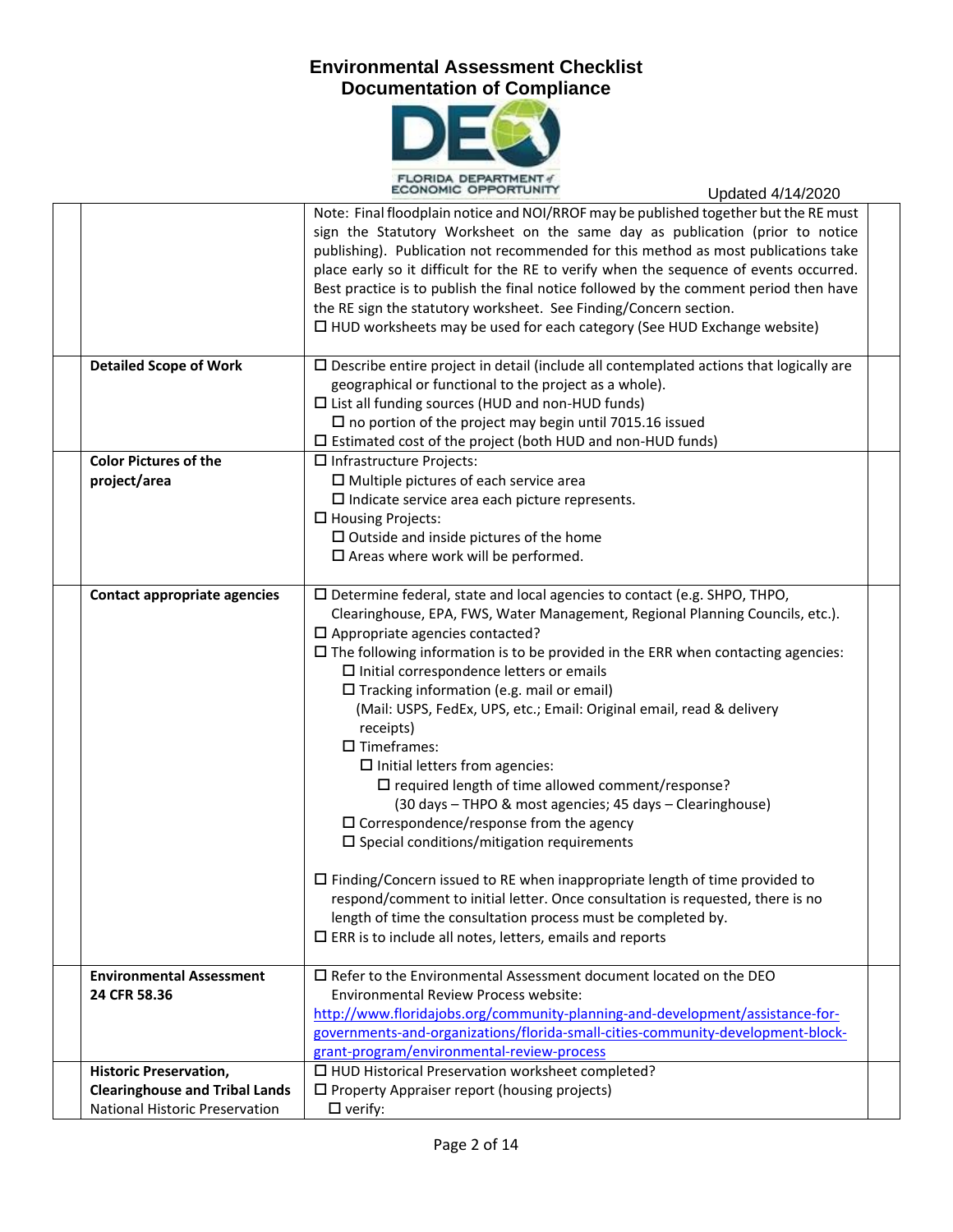

|                              | <b>ECONOMIC OPPORTUNITY</b>                                                                     | Updated 4/14/2020 |  |
|------------------------------|-------------------------------------------------------------------------------------------------|-------------------|--|
| Act of 1966, particularly    | $\square$ property address                                                                      |                   |  |
| sections 106 and 110; 36 CFR | $\square$ date home was built (pre-78, Rehab; LBP inspection required)                          |                   |  |
| Part 800                     | $\square$ market value of the structure (do not include the property value)                     |                   |  |
|                              | $\square$ SHPO:                                                                                 |                   |  |
|                              | (Only the RE may initially contact SHPO. See 36 CFR Part 800. It is up to SHPO to               |                   |  |
|                              | allow or not allow consultants to participate in the process after the initial                  |                   |  |
|                              | consultation has occurred.)                                                                     |                   |  |
|                              | $\square$ Infrastructure projects: Determine if project will have effects on historical         |                   |  |
|                              | structures or area.                                                                             |                   |  |
|                              | $\Box$ Housing projects: Is project 50-years of age or older; historical neighborhood or        |                   |  |
|                              | surrounding area. (DEO recommends evaluating structures 45-years or older so                    |                   |  |
|                              | compliance is confirmed throughout the life of the grant activities)                            |                   |  |
|                              | $\square$ SHPO contacted during initial consultation.                                           |                   |  |
|                              | $\square$ Include initial correspondence in the review.                                         |                   |  |
|                              | $\square$ Documentation to be provided to SHPO:                                                 |                   |  |
|                              | $\Box$ Florida Master Site File – determine if building(s) have been previously                 |                   |  |
|                              | recorded; include FMSF site number and search results                                           |                   |  |
|                              | $\square$ Original photographs of all buildings/structures 50 years of age or older             |                   |  |
|                              | in project area                                                                                 |                   |  |
|                              | $\square$ Estimated construction date                                                           |                   |  |
|                              | $\square$ Information of historical events associated with the buildings or                     |                   |  |
|                              | structures                                                                                      |                   |  |
|                              | $\square$ Projects immediate surrounds. Is the project in an historic district.                 |                   |  |
|                              | $\square$ Detailed description of the proposed activities.                                      |                   |  |
|                              | $\Box$ Tracking information provided                                                            |                   |  |
|                              | $\square$ 30-day comment period provided for response.                                          |                   |  |
|                              | $\square$ Correspondence/response received from SHPO.                                           |                   |  |
|                              | $\square$ Surveys required (Cultural Resource Survey)                                           |                   |  |
|                              | $\Box$ "No Historic Properties Affected" (noted in response)                                    |                   |  |
|                              | $\Box$ "Adverse Effects" (noted in response)<br>$\Box$ "No Adverse Effects" (noted in response) |                   |  |
|                              | $\Box$ Special Condition(s) apply (Include on 7015.16).                                         |                   |  |
|                              | (Housing - based on SHPO response during the Broad Review/Tier I will                           |                   |  |
|                              | determine if the RE will need to contact SHPO during the site-specific/Tier                     |                   |  |
|                              | II)                                                                                             |                   |  |
|                              |                                                                                                 |                   |  |
|                              | $\Box$ THPO:                                                                                    |                   |  |
|                              | (Only the RE may initially contact tribes. See 36 CFR Part 800. It is up to the tribes          |                   |  |
|                              | to allow or not allow consultants to participate in the process after the initial               |                   |  |
|                              | consultation has occurred)                                                                      |                   |  |
|                              | $\Box$ THPO contacted during initial consultation.                                              |                   |  |
|                              | (once consultation is requested by a tribe, there is no length of time the                      |                   |  |
|                              | Consultation process must be completed by)                                                      |                   |  |
|                              | □ Tribal Directory Assessment Tool (TDAT): Provide list of tribes contacted based               |                   |  |
|                              | on the County the project is located. https://egis.hud.gov/TDAT/                                |                   |  |
|                              | $\square$ Initial correspondence in the review.                                                 |                   |  |
|                              | (Contact tribes when digging will occur or historical significance)                             |                   |  |
|                              | $\square$ Documentation to be provided to THPO                                                  |                   |  |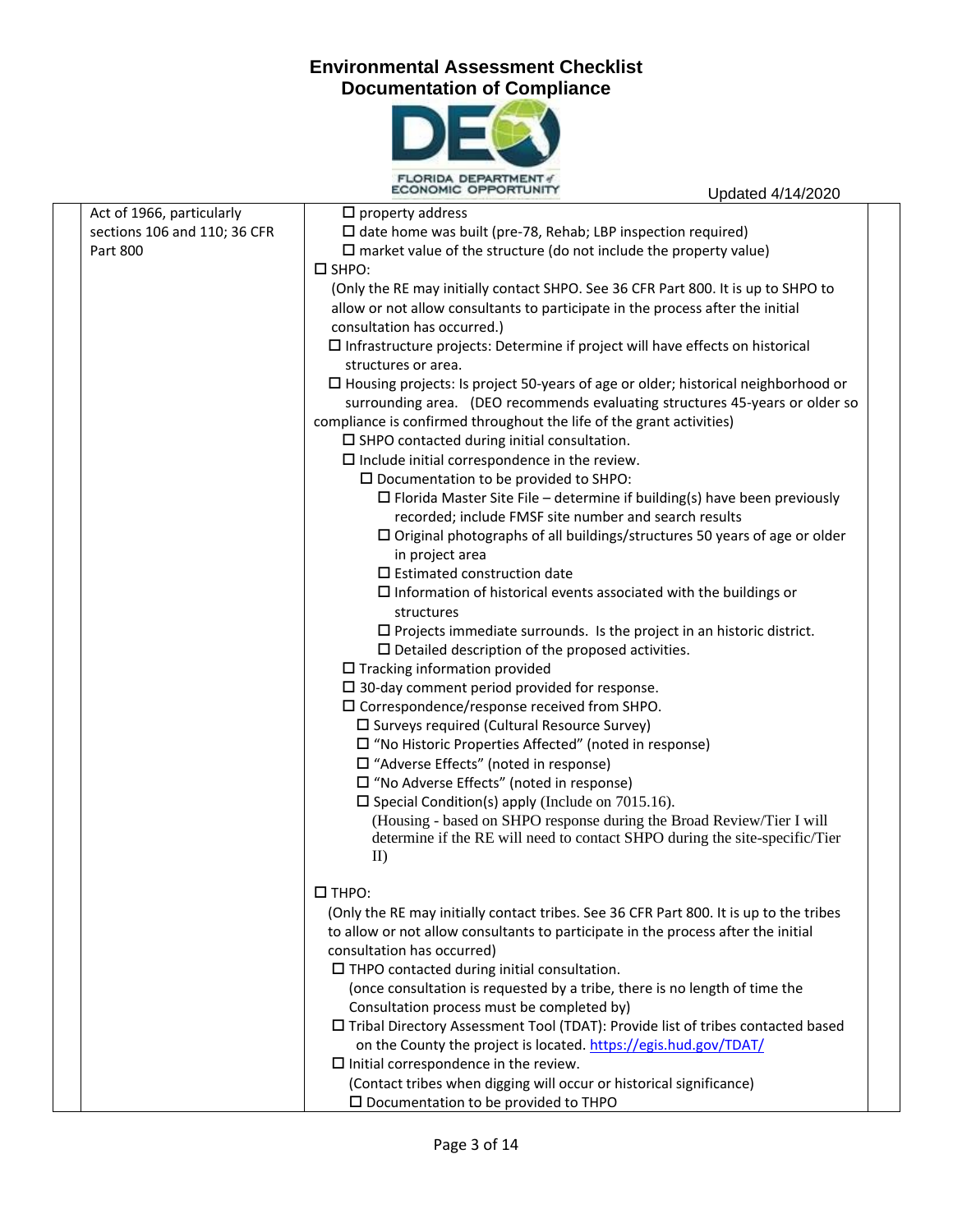

|                                                                                                        | ECONOMIC OPPORTUNITY<br>Updated 4/14/2020                                                                                                                                                                                                                                                                                                                                                                                                                                                                                                                                                                                                                                                                                                                                                                                                                                                                                                                                                                                                                                                                                                                                                                                                                                                                                                                                                                                                                                                                                                                                                                                                                                                                      |  |
|--------------------------------------------------------------------------------------------------------|----------------------------------------------------------------------------------------------------------------------------------------------------------------------------------------------------------------------------------------------------------------------------------------------------------------------------------------------------------------------------------------------------------------------------------------------------------------------------------------------------------------------------------------------------------------------------------------------------------------------------------------------------------------------------------------------------------------------------------------------------------------------------------------------------------------------------------------------------------------------------------------------------------------------------------------------------------------------------------------------------------------------------------------------------------------------------------------------------------------------------------------------------------------------------------------------------------------------------------------------------------------------------------------------------------------------------------------------------------------------------------------------------------------------------------------------------------------------------------------------------------------------------------------------------------------------------------------------------------------------------------------------------------------------------------------------------------------|--|
|                                                                                                        | $\Box$ Letter must be on RE letterhead, indicate 30-days to respond from date<br>of receipt and signed by RE<br>$\square$ Detailed description of the project activities<br>$\square$ Maps (e.g. service areas; topographic)<br>$\square$ SHPO response (if previously received)<br>$\square$ Area of Potential Effect (APE)<br>$\square$ Surveys (e.g. Cultural Resource Survey; historic properties)<br>$\Box$ Tracking information provided<br>$\square$ 30-day comment period provided (refer to HUD memorandum CPD<br>12-006).<br>$\square$ Correspondence/response received from THPO.                                                                                                                                                                                                                                                                                                                                                                                                                                                                                                                                                                                                                                                                                                                                                                                                                                                                                                                                                                                                                                                                                                                   |  |
| <b>Floodplain Management</b><br>Executive Order 11988,<br>particularly section 2(a); 24 CFR<br>Part 55 | □ HUD Floodplain worksheet completed?<br>$\square$ Color FEMA FIRM map with "effective date" and "project location"<br>$\square$ Go to the FEMA website (https://msc.fema.gov/portal/home) to locate the<br>subject property and print a floodplain map.<br>$\square$ Project located in 100-year floodplain (affects both Infrastructure & Housing<br>projects).<br>□ 24 CFR 55.20<br>$\square$ Complete 8-step Decision Making process:<br>$\square$ Determine if project is exempt from the Decision Making process (24 CFR 55.12)<br>$\square$ For Housing Projects:<br>$\Box$ Area-wide 8-step completed in Broad/Tier I review? If no, 8-step must be<br>completed for each Site-specific/Tier II review located in the 100-year<br>floodplain.<br>$\square$ Should be detailed, usually several pages in length. One page, return for<br>additional information.<br>$\square$ Date 8-step completed.<br>$\square$ Community is a participant in the National Flood Insurance Program (NFIP)<br>$\square$ Flood Insurance (see flood insurance section)<br>$\square$ 500-year floodplain: 8-step required when project involves a Critical Action<br>(Hospital, Nursing Homes, Day Care facilities)<br>$\Box$ Project located in a Floodway? (No HUD funds permitted)<br>$\Box$ Agencies contacted? (e.g. FEMA, Water Management Districts, Regional Planning<br>Councils)<br>$\square$ Initial correspondence in the review.<br>$\square$ Tracking information provided<br>$\square$ 30-day comment period provided.<br>$\square$ Correspondence/response received.<br>□ Copy of Floodplain/Wetland notices provided to FEMA<br>(submit to Stephanie Madson via email address: FEMA-R4EHP@fema.dhs.gov) |  |
| <b>Wetlands Protection</b><br>Executive Order 11990,<br>particularly sections 2 and 5                  | □ HUD Wetland worksheet completed?<br>$\square$ Color Wetland map with project location<br>$\square$ Go to National Wetlands Inventory website<br>(https://www.fws.gov/wetlands/data/mapper.html)<br>$\square$ Project located in a wetland (affects both Infrastructure & Housing projects).<br>□ See 24 CFR 55.20 and Floodplain Management regarding 8-step Decision Making                                                                                                                                                                                                                                                                                                                                                                                                                                                                                                                                                                                                                                                                                                                                                                                                                                                                                                                                                                                                                                                                                                                                                                                                                                                                                                                                 |  |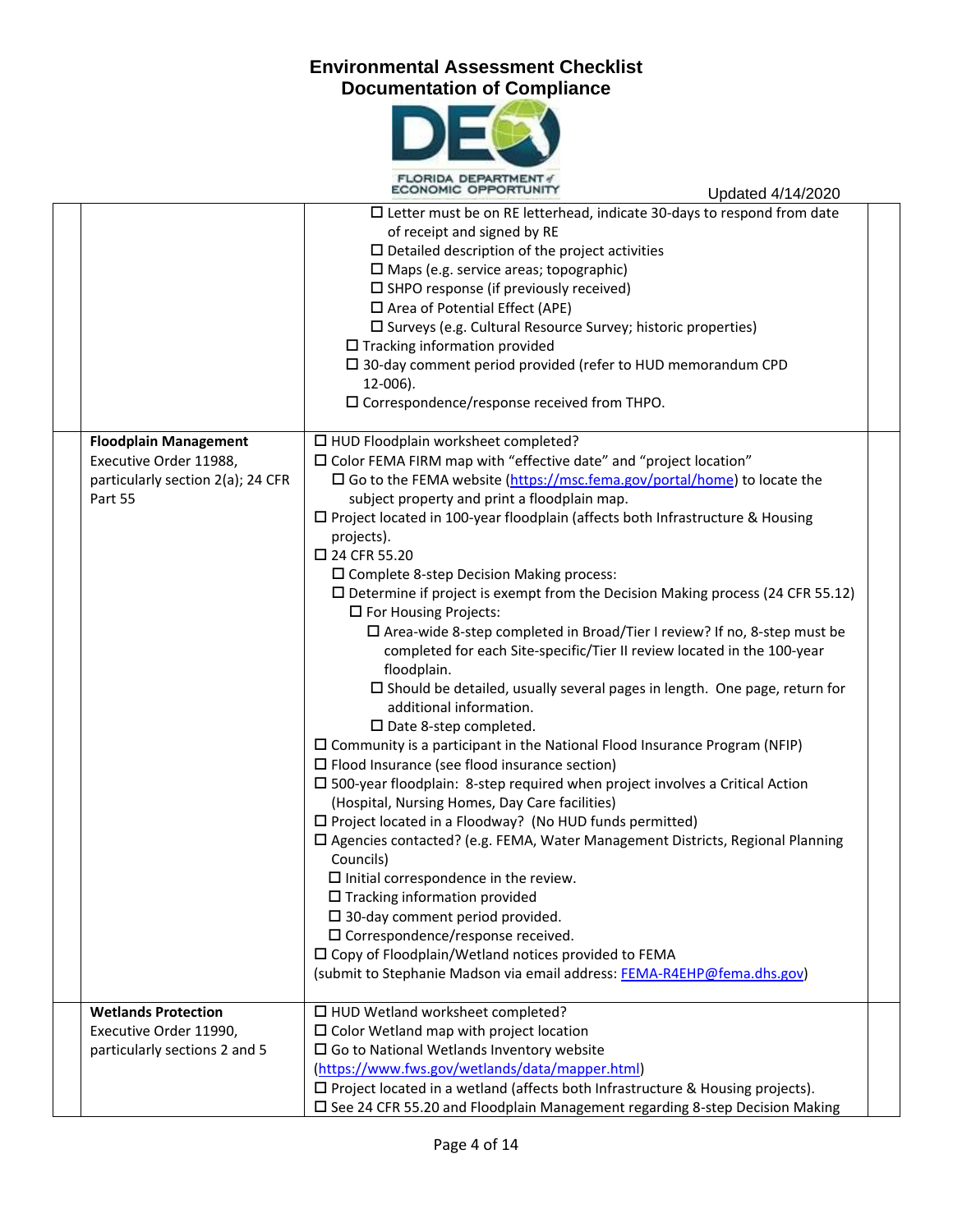

|                                                                                                                                    | ECONOMIC OPPORTUNITY                                                                                                                                                                                                                                                                                                                                                                                                                                                                                                                                                                                                                                                                                                                                                                                                                   | Updated 4/14/2020 |  |
|------------------------------------------------------------------------------------------------------------------------------------|----------------------------------------------------------------------------------------------------------------------------------------------------------------------------------------------------------------------------------------------------------------------------------------------------------------------------------------------------------------------------------------------------------------------------------------------------------------------------------------------------------------------------------------------------------------------------------------------------------------------------------------------------------------------------------------------------------------------------------------------------------------------------------------------------------------------------------------|-------------------|--|
|                                                                                                                                    | process.<br>$\square$ Agencies contacted? (e.g. U.S. Army Corps of Engineers, U.S. EPA)<br>$\square$ Initial correspondence in the review.<br>$\Box$ Tracking information provided<br>$\square$ 30-day comment period provided.<br>$\square$ Correspondence/response received.<br>□ Permits required? (See Army Corps response)<br>$\Box$ Mitigation required?                                                                                                                                                                                                                                                                                                                                                                                                                                                                         |                   |  |
| <b>Coastal Zone Management Act</b><br>Coastal Zone Management Act,<br>sections 307(c) & (d)                                        | □ HUD Coastal Zone worksheet completed?<br>$\square$ Agencies contacted? (e.g. Florida State Clearinghouse)<br>$\square$ Initial correspondence in the review.<br>$\square$ Clearinghouse response:<br>$\square$ not selected for review<br>$\Box$ Other<br>$\Box$ Tracking information provided<br>$\square$ 45-day comment period provided.<br>$\square$ Correspondence/response received.<br>□ Permits required? (See Army Corps response)<br>$\square$ Mitigation required?                                                                                                                                                                                                                                                                                                                                                        |                   |  |
| <b>Sole Source Aquifers</b><br>Safe Drinking Water Act of<br>1974, as amended, particularly<br>section 1424(e); 40 CFR Part<br>149 | □ HUD Sole Source worksheet completed?<br>$\square$ Color Sole Source map with project location<br>$\Box$ Project located within a Sole Source?<br>$\square$ Agencies contacted? (e.g. U.S. EPA)<br>$\square$ Initial correspondence in the review.<br>$\Box$ Tracking information provided.<br>$\square$ 30-day comment provided.<br>$\square$ Correspondence/response received.<br>$\square$ Mitigation required?                                                                                                                                                                                                                                                                                                                                                                                                                    |                   |  |
| <b>Endangered Species Act</b><br><b>Endangered Species Act of</b><br>1973, particularly section 7; 50<br>CFR Part 402              | □ HUD Endangered Species worksheet completed?<br>$\square$ Must check the following websites<br>$\square$ Endangered Species list for county project is located in (see U.S. FWS website<br>https://www.fws.gov/endangered/?ref=topbar)<br>$\square$ U.S. FWS Information for Planning and Consultation (IPaC) website<br>https://ecos.fws.gov/ipac/<br>$\Box$ IPaC report<br>□ U.S. FWS Clearance letter October 2016<br>$\Box$ Refer to page 2 – Description of Projects Covered (a-d)<br>$\square$ Florida Fish & Wildlife Conservation Commission bald eagle nest locator website<br>https://www.arcgis.com/apps/webappviewer/index.html?id=253604118279431984e<br>8bc3ebf1cc8e9<br>$\square$ Nest located within 1-mile of the project?<br>$\square$ Nest visible from the project?<br>$\square$ Nest within 660 feet of project? |                   |  |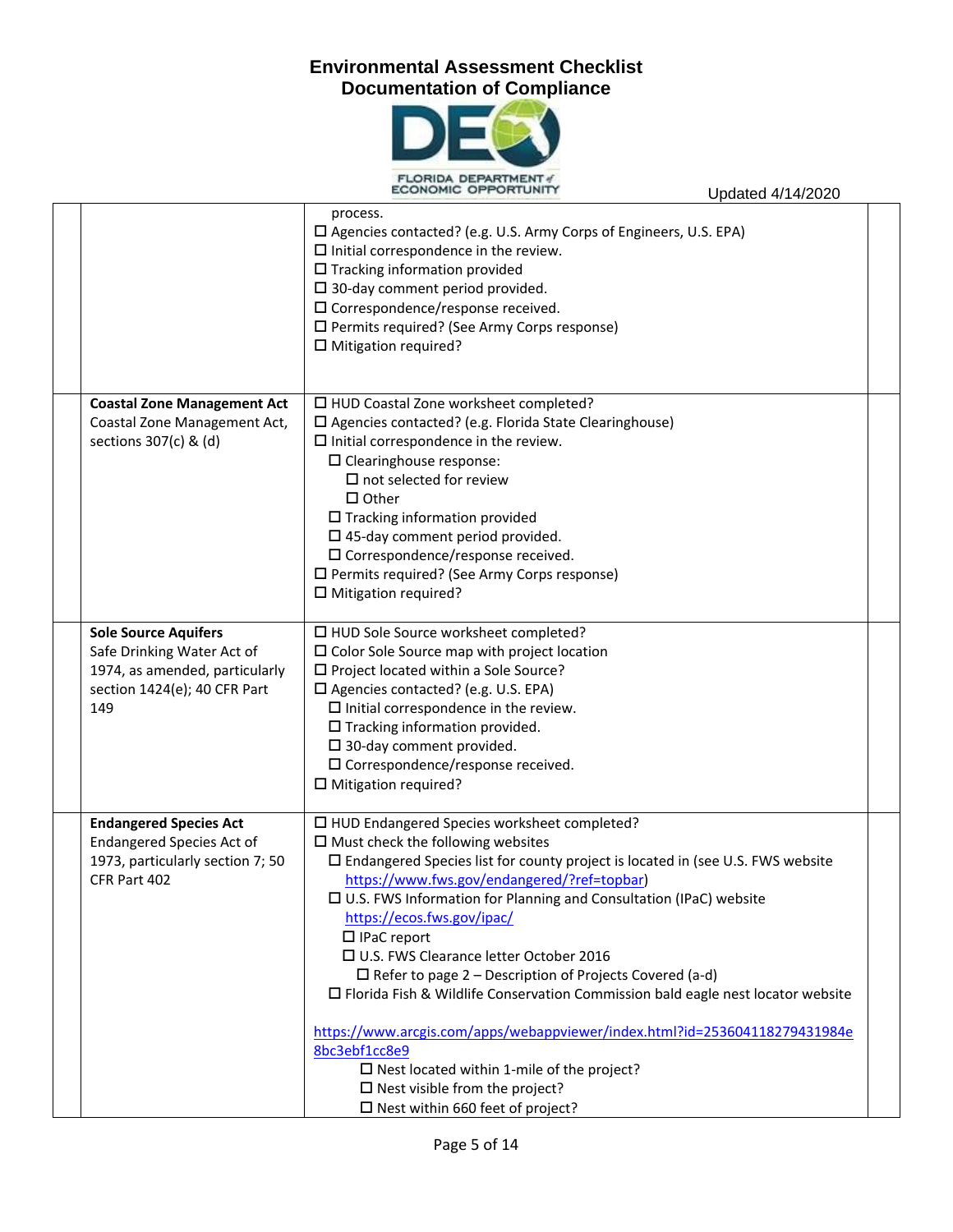

|                                    | ECONOMIC OPPORTUNITY<br>Updated 4/14/2020                                                      |  |
|------------------------------------|------------------------------------------------------------------------------------------------|--|
|                                    | $\square$ Yes to 660 feet, may require Federal permit from U.S. FWS                            |  |
|                                    | Website:                                                                                       |  |
|                                    | https://www.fws.gov/southeast/our-services/eagle-technical-                                    |  |
|                                    | assistance/#construction-or-development-activities-section                                     |  |
|                                    | (State's bald eagle rule revised April 2017 (68A-16.002, F.A.C.)                               |  |
|                                    | $\square$ Florida Natural Areas Inventory list website                                         |  |
|                                    | https://www.fnai.org/trackinglist.cfm.                                                         |  |
|                                    | (State list of rare species and natural communities)                                           |  |
|                                    | $\square$ Agencies contacted? (e.g. U.S. Fish & Wildlife Service, Florida Ecological Services) |  |
|                                    | $\square$ Initial correspondence in the review.                                                |  |
|                                    | $\square$ Tracking information provided.                                                       |  |
|                                    | $\square$ 30-day comment provided.                                                             |  |
|                                    | $\square$ Correspondence/response received.                                                    |  |
|                                    | $\Box$ Mitigation required?                                                                    |  |
|                                    |                                                                                                |  |
| <b>Wild and Scenic Rivers Act</b>  | □ HUD WSR worksheet completed?                                                                 |  |
| Wild and Scenic Rivers Act of      | $\square$ Color WSR map with project location in ERR.                                          |  |
| 1968, particularly section 7(b)    | $\square$ Include maps and information for Loxahatchee & Wekiva Rivers                         |  |
| and $(c)$                          | Loxahatchee River: https://www.rivers.gov/rivers/loxahatchee.php                               |  |
|                                    | Wekiva River: https://www.rivers.gov/rivers/wekiva.php                                         |  |
|                                    | $\square$ Nationwide Rivers Inventory list in ERR.                                             |  |
|                                    | $\Box$ Are there project impacts to designated rivers & river segments?                        |  |
|                                    | $\square$ Adverse effects?                                                                     |  |
|                                    | $\square$ Project located within 1-mile of a WSR or rivers indicated on the NRI list.          |  |
|                                    | Websites:                                                                                      |  |
|                                    | □ Wild & Scenic Rivers website (https://www.rivers.gov/map.php)                                |  |
|                                    | □ To locate WSR, click on "State of Florida" map or choose from list.                          |  |
|                                    | $\square$ Nationwide Rivers Inventory list website                                             |  |
|                                    | (https://www.nps.gov/subjects/rivers/nationwide-rivers-inventory.htm)                          |  |
|                                    | □ To locate NRI list, click on "Find Data", then State of Florida on U.S. map.                 |  |
|                                    | $\square$ Agencies contacted? (e.g. U.S. Fish & Wildlife Service Natural Wild & Scenic         |  |
|                                    | Rivers)                                                                                        |  |
|                                    | $\square$ Initial correspondence in the review.                                                |  |
|                                    | $\Box$ Tracking information provided.                                                          |  |
|                                    | $\Box$ Mitigation required?                                                                    |  |
|                                    |                                                                                                |  |
|                                    | $\square$ 30-day comment provided.                                                             |  |
|                                    | $\square$ Correspondence/response received.                                                    |  |
|                                    |                                                                                                |  |
| <b>Clean Air/Air Quality</b>       | □ HUD Clean Air/Air Quality worksheet completed?                                               |  |
| Clean Air Act, as amended,         | $\square$ Clean Air map (2019) with project location in ERR.                                   |  |
| particularly section 176(c) & (d); | □ Project located in a county designated "Nonattainment" or "Maintenance".                     |  |
| 40 CFR Parts 6, 51, 93             | $\Box$ Air pollution information:                                                              |  |
|                                    | □ Air pollution reports located on U.S. EPA website "Green Book National Area                  |  |
|                                    | and County-Level Multi-Pollutant Information"                                                  |  |
|                                    | https://www3.epa.gov/airquality/greenbook/anayo ak.html                                        |  |
|                                    | $\square$ Project located in a county with Nation Ambient Air Quality Standards (NAAQS)        |  |
|                                    | pollutants? Yes, provide the following:                                                        |  |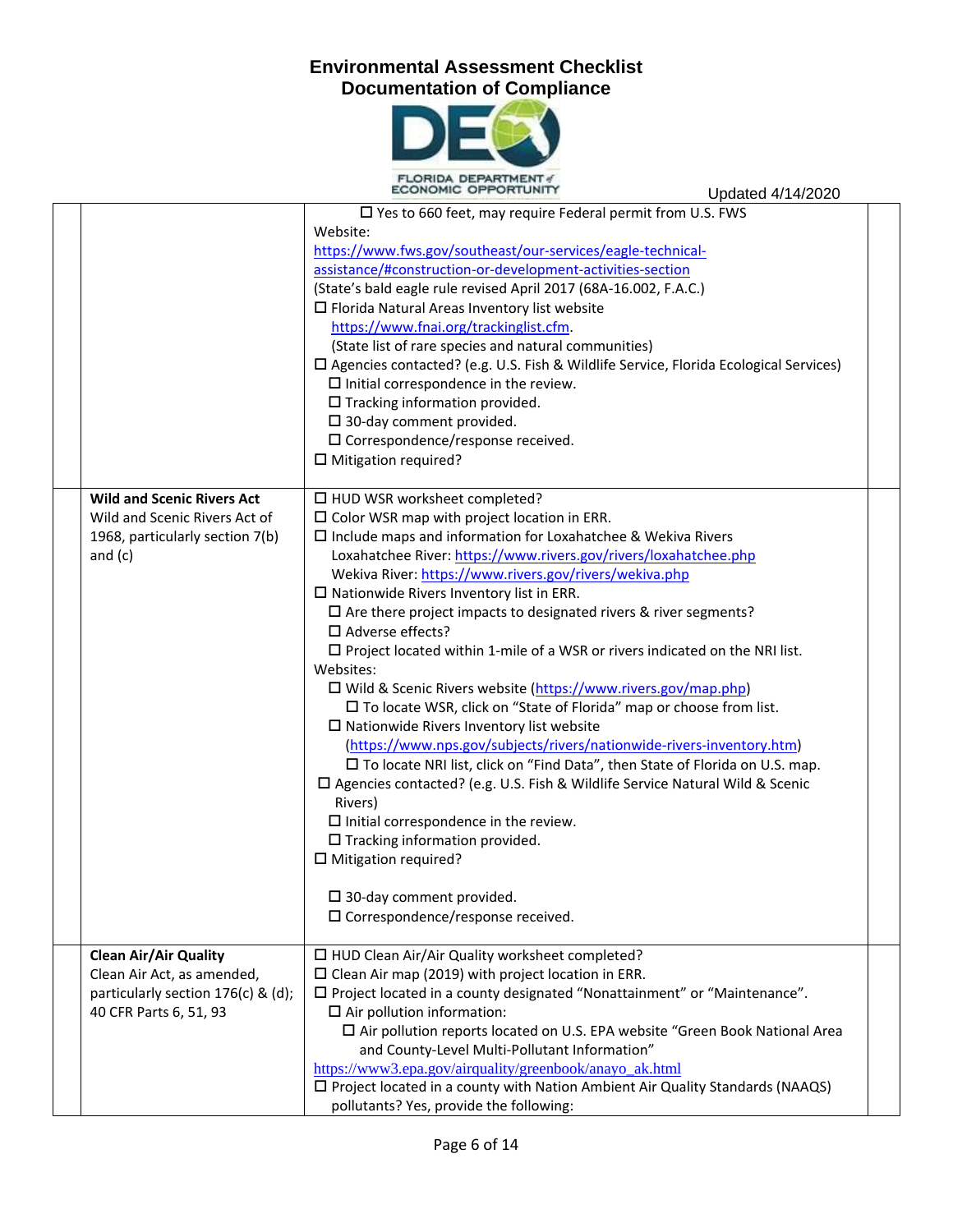

|                                                                                                                                        | <b>ECONOMIC OPPORTUNITY</b>                                                                                                                                                                                                                                                                                                                                                                                                                                                                                                                                                                                                                                                                                                                                                                                                                                                                                                          | Updated 4/14/2020 |  |
|----------------------------------------------------------------------------------------------------------------------------------------|--------------------------------------------------------------------------------------------------------------------------------------------------------------------------------------------------------------------------------------------------------------------------------------------------------------------------------------------------------------------------------------------------------------------------------------------------------------------------------------------------------------------------------------------------------------------------------------------------------------------------------------------------------------------------------------------------------------------------------------------------------------------------------------------------------------------------------------------------------------------------------------------------------------------------------------|-------------------|--|
|                                                                                                                                        | $\Box$ County<br>$\Box$ Criteria Pollutants<br>$\Box$ Status<br>$\square$ Agencies contacted? (e.g. U.S. EPA)<br>$\square$ Initial correspondence in the review.<br>$\Box$ Tracking information provided.<br>$\square$ 30-day comment provided.<br>$\square$ Correspondence/response received<br>$\square$ Mitigation required?<br>$\Box$ Housing projects: will the project create air quality issues? Refer to LBP and<br>Asbestos.<br>$\square$ Infrastructure project: how will the project affect air quality? Excessive dust,<br>etc?                                                                                                                                                                                                                                                                                                                                                                                          |                   |  |
| <b>Farmlands Protection</b><br>Farmland Protection Policy Act<br>of 1981, particularly sections<br>1504(b) and 1541; 7 CFR Part<br>658 | □ HUD Farmland Protection worksheet completed ?<br>□ USDA Natural Resources Conservation Service (NRCS) Web Soil Survey website<br>(https://websoilsurvey.sc.egov.usda.gov/App/HomePage.htm)<br>$\square$ Web soil map<br>$\square$ project location<br>$\square$ Soil information<br>$\square$ Project affect Prime farmland, Unique farmland or farmland of statewide<br>importance? (Information located under "Soil Reports" tab)<br>$\square$ Will project convert Prime, Unique or farmland of statewide importance?<br>$\square$ Farmland Conversion Impact Rating form completed?<br>(https://www.nrcs.usda.gov/Internet/FSE_DOCUMENTS/stelprdb1045394.pdf)<br>$\square$ Agencies contacted? (e.g. USDA NRCS)<br>$\square$ Initial correspondence in the review.<br>$\Box$ Tracking information provided.<br>$\square$ 30-day comment provided.<br>$\square$ Correspondence/response received<br>$\Box$ Mitigation required? |                   |  |
| <b>Environmental Justice</b><br>Executive Order 12898                                                                                  | $\Box$ HUD Environmental Justice worksheet used?<br>$\square$ Project involve adverse environmental impacts to compliance factors?<br>(This question can only be answered after all other regulations are covered. If<br>there were not any "yes" answers to any of the above listed compliance factors<br>and there are no mitigation requirements to be carried out, then a finding of No<br>Adverse Environmental Impacts can be identified in the project review)<br>$\Box$ Mitigation required?<br>$\square$ Steps taken to involve the public.                                                                                                                                                                                                                                                                                                                                                                                 |                   |  |
| <b>Noise Abatement and Control</b><br>Noise Control Act of 1972, as<br>amended by the Quiet                                            | □ HUD Noise Abatement and Control worksheet completed?<br>Note: Noise is not applicable to Disaster Recovery projects unless non-HUD funds<br>are utilized.                                                                                                                                                                                                                                                                                                                                                                                                                                                                                                                                                                                                                                                                                                                                                                          |                   |  |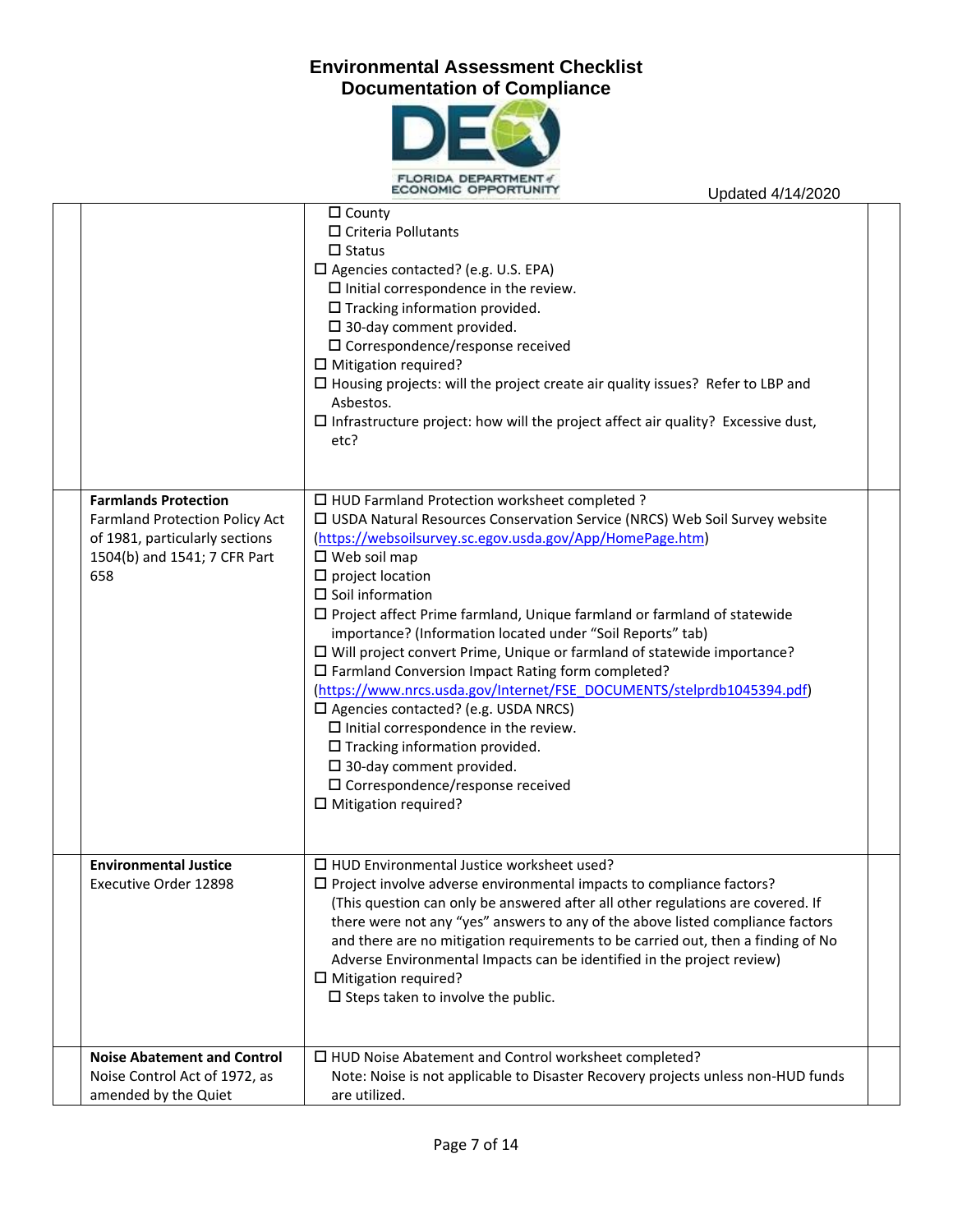

|                             | ECONOMIC OPPORTUNITY                                                   |                                                                     | Updated 4/14/2020                                                                           |  |
|-----------------------------|------------------------------------------------------------------------|---------------------------------------------------------------------|---------------------------------------------------------------------------------------------|--|
| Communities Act of 1978; 24 | □ Reference HUD's "The Noise Guidebook"                                |                                                                     |                                                                                             |  |
| CFR Part 51 Subpart B       |                                                                        |                                                                     | $\square$ Complete assessment for rehabilitation or reconstruction housing projects.        |  |
|                             |                                                                        |                                                                     | $\square$ On a colored map, indicate the project location in relation to the noise sources  |  |
|                             | (if applicable).                                                       |                                                                     |                                                                                             |  |
|                             | $\square$ Noise sources:                                               |                                                                     |                                                                                             |  |
|                             | $\Box$ Major roadways (within 1,000 feet)                              |                                                                     |                                                                                             |  |
|                             | $\Box$ Railroads (within 3,000 feet)                                   |                                                                     |                                                                                             |  |
|                             |                                                                        |                                                                     | $\Box$ Airports (within 5 miles of civilian airport; 15 miles of military airport)          |  |
|                             |                                                                        |                                                                     | $\square$ Complete Noise calculation for housing projects using HUD's Day/Night Noise Level |  |
|                             | Calculator                                                             |                                                                     |                                                                                             |  |
|                             |                                                                        | (https://www.hudexchange.info/environmental-review/dnl-calculator/) |                                                                                             |  |
|                             | $\square$ Noise Zones:                                                 |                                                                     |                                                                                             |  |
|                             | $\square$ Acceptable Noise zone: 65 dB or less                         |                                                                     |                                                                                             |  |
|                             |                                                                        | $\square$ Document ERR with noise calculation. Noise is complete.   |                                                                                             |  |
|                             |                                                                        | $\Box$ Normally Unacceptable Noise zone: above 65 dB to 74 Db       |                                                                                             |  |
|                             |                                                                        |                                                                     | $\square$ Rehabilitation projects: complete HUD's Sound Transmission Classification         |  |
|                             |                                                                        | Assessment Tool (https://www.hudexchange.info/stracat/)             |                                                                                             |  |
|                             |                                                                        | $\Box$ Inside noise level must be 45 decimals or less.              |                                                                                             |  |
|                             | $\Box$ Attenuation obtained?                                           |                                                                     |                                                                                             |  |
|                             |                                                                        | □ Yes, include STraCAT worksheet. Noise complete.                   |                                                                                             |  |
|                             |                                                                        | $\square$ No, additional noise attenuation measures required        |                                                                                             |  |
|                             |                                                                        |                                                                     | □ Reconstruction projects: complete HUD's Barrier Performance Module                        |  |
|                             |                                                                        | (noise must be mitigated to 65 decimals or less.                    |                                                                                             |  |
|                             |                                                                        | $\square$ Unacceptable Noise zone: 75 dB or greater                 |                                                                                             |  |
|                             |                                                                        | $\Box$ If unable to mitigate, project cancelled.                    |                                                                                             |  |
|                             |                                                                        |                                                                     | $\Box$ Noise calculation not required for Infrastructure projects. However, noise must      |  |
|                             | be considered for:                                                     |                                                                     |                                                                                             |  |
|                             |                                                                        |                                                                     | $\square$ equipment to be used (e.g. specific muffler system used on heavy equipment)       |  |
|                             | $\Box$ time of day project will occur                                  |                                                                     |                                                                                             |  |
|                             | $\square$ Websites:                                                    |                                                                     |                                                                                             |  |
|                             |                                                                        |                                                                     | $\Box$ Google EarthPro to map location and draw a circle for the radius of each noise       |  |
|                             |                                                                        |                                                                     | source. Distance should be calculated from the project to the nearest point of each         |  |
|                             | noise source.                                                          |                                                                     |                                                                                             |  |
|                             |                                                                        |                                                                     | Roadways: Access the Florida DOT website to search for traffic data:                        |  |
|                             |                                                                        |                                                                     | https://tdaappsprod.dot.state.fl.us/fto/. Use the Florida Traffic Online tool to locate     |  |
|                             |                                                                        |                                                                     | the property and use the links to find the Daily Traffic Information (AADT). Use the        |  |
|                             | following table to calculate for cars, medium trucks and heavy trucks: |                                                                     |                                                                                             |  |
|                             | <b>Highway Type</b>                                                    | Location                                                            |                                                                                             |  |
|                             | Interstate:                                                            | <b>Urbanized Area</b>                                               |                                                                                             |  |
|                             | Autos                                                                  | 89%                                                                 |                                                                                             |  |
|                             | <b>Medium Trucks</b>                                                   | 2%                                                                  |                                                                                             |  |
|                             | <b>Heavy Trucks</b>                                                    | 9%                                                                  |                                                                                             |  |
|                             | Interstate:                                                            | Rural Area                                                          |                                                                                             |  |
|                             | Autos                                                                  | 80%                                                                 |                                                                                             |  |
|                             | <b>Medium Trucks</b>                                                   | 3%                                                                  |                                                                                             |  |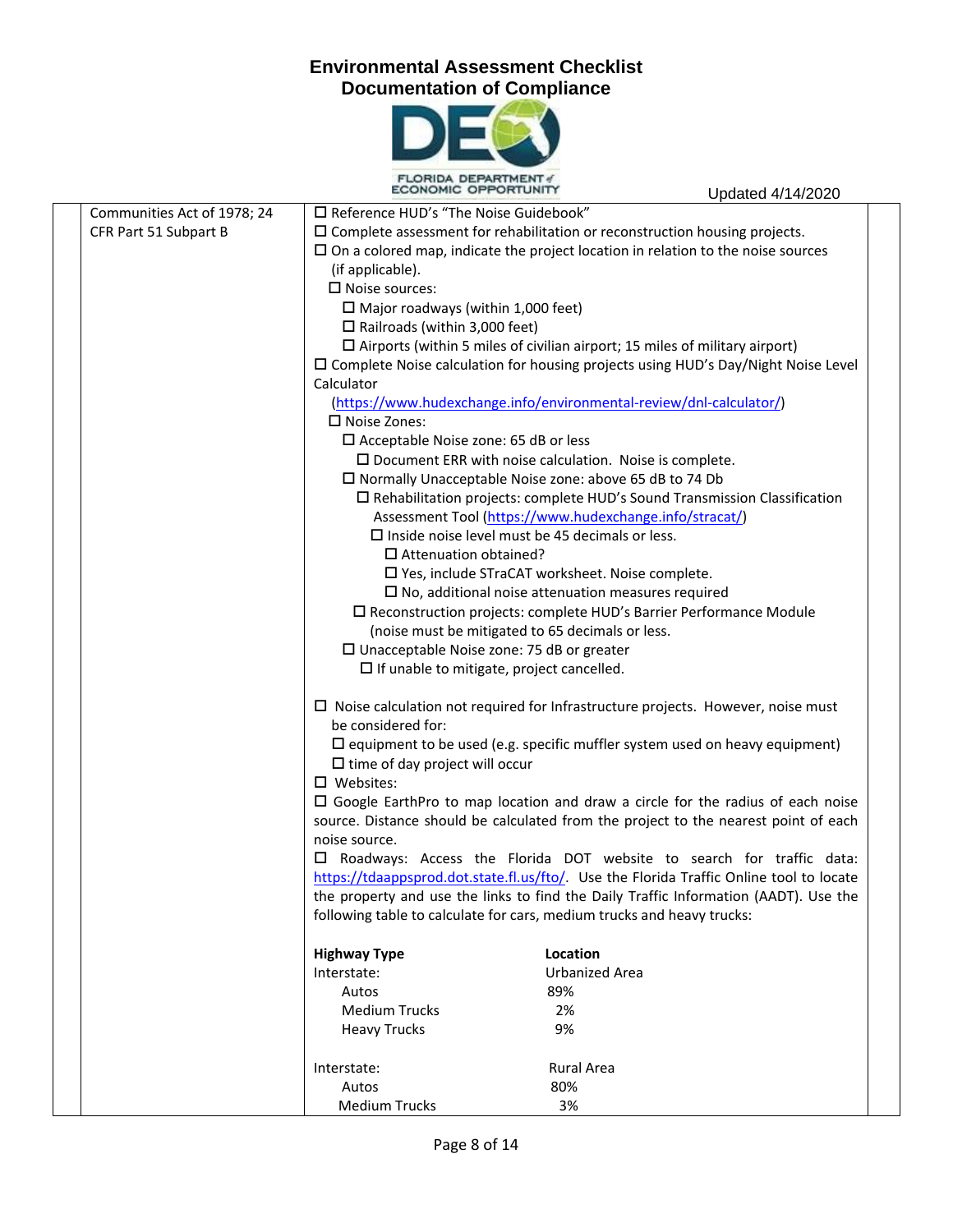

|                                | <b>COLUMN PULLISHERS</b><br><b>ECONOMIC OPPORTUNITY</b>                                  |                                                                | Updated 4/14/2020                                                                  |
|--------------------------------|------------------------------------------------------------------------------------------|----------------------------------------------------------------|------------------------------------------------------------------------------------|
|                                | <b>Heavy Trucks</b>                                                                      | 17%                                                            |                                                                                    |
|                                | Major Arterial                                                                           | Urbanized Area                                                 |                                                                                    |
|                                | Autos                                                                                    | 92%                                                            |                                                                                    |
|                                | <b>Medium Trucks</b>                                                                     | 4%                                                             |                                                                                    |
|                                | <b>Heavy Trucks</b>                                                                      | 4%                                                             |                                                                                    |
|                                |                                                                                          |                                                                |                                                                                    |
|                                | Major Arterial                                                                           | <b>Rural Area</b>                                              |                                                                                    |
|                                | Autos                                                                                    | 87%                                                            |                                                                                    |
|                                | <b>Medium Trucks</b>                                                                     | 4%                                                             |                                                                                    |
|                                | <b>Heavy Trucks</b>                                                                      | 9%                                                             |                                                                                    |
|                                | $\square$ Airports:                                                                      |                                                                |                                                                                    |
|                                | $\square$ Contour maps with noise information                                            |                                                                |                                                                                    |
|                                | $\Box$ HUD Airport worksheet.                                                            |                                                                |                                                                                    |
|                                |                                                                                          | https://www.hud.gov/sites/documents/AIRPORTNOISEWKSHT.PDF      |                                                                                    |
|                                |                                                                                          | (complete when no contour maps or noise information available) |                                                                                    |
|                                | □ Airport Master Record                                                                  |                                                                |                                                                                    |
|                                |                                                                                          | (Enter airport identifier in Airport IQ5010 website:           |                                                                                    |
|                                |                                                                                          | https://www.gcr1.com/5010web/ Open pdf file)                   |                                                                                    |
|                                | $\square$ Railroads: crossing numbers are located at the nearest gate crossing or on the |                                                                |                                                                                    |
|                                | Federal Railroad Administration's website Crossing Inventory. Type in the                |                                                                |                                                                                    |
|                                |                                                                                          |                                                                | crossing number and include the report provided in the ERR. Information located    |
|                                | in the report will assist with the noise calculation but will not provide all            |                                                                |                                                                                    |
|                                | information necessary to complete the calculation.                                       |                                                                |                                                                                    |
|                                |                                                                                          |                                                                | (https://safetydata.fra.dot.gov/OfficeofSafety/PublicSite/Crossing/Crossing.aspx.) |
|                                | $\square$ Rail line maps for CSX are located on the following webpage:                   |                                                                |                                                                                    |
|                                |                                                                                          | https://www.csx.com/index.cfm/customers/maps/csx-system-map/.  |                                                                                    |
|                                | $\square$ Agencies contacted? (e.g. Florida DOT, airport operator)                       |                                                                |                                                                                    |
|                                | $\square$ Initial correspondence in the review.                                          |                                                                |                                                                                    |
|                                | $\Box$ Tracking information provided.                                                    |                                                                |                                                                                    |
|                                | $\square$ 30-day comment provided.                                                       |                                                                |                                                                                    |
|                                | $\square$ Correspondence/response received                                               |                                                                |                                                                                    |
|                                | $\Box$ Mitigation required?                                                              |                                                                |                                                                                    |
|                                |                                                                                          |                                                                |                                                                                    |
| <b>Explosive and Flammable</b> | □ HUD Explosive and Flammable Hazards worksheet completed?                               |                                                                |                                                                                    |
| <b>Hazards</b>                 | □ Refer to 24 CFR Part 51, Subpart C                                                     |                                                                |                                                                                    |
| Above-Ground Tanks [24 CFR     | $\Box$ Project single family rehabilitation                                              |                                                                |                                                                                    |
| Part 51 Subpart C              | $\square$ Occupancy density increase?                                                    |                                                                |                                                                                    |
|                                | $\square$ No, project is exempt from requirement                                         | $\square$ Yes, complete Acceptable Separation Distance (ASD)   |                                                                                    |
|                                | $\square$ Project reconstruction (considered "new" construction)                         |                                                                |                                                                                    |
|                                |                                                                                          |                                                                |                                                                                    |
|                                | □ Complete ASD                                                                           |                                                                |                                                                                    |
|                                | $\square$ Acceptable Separation Distance                                                 |                                                                |                                                                                    |
|                                | $\square$ See HUD's Acceptable Separation Distance guidebook                             |                                                                |                                                                                    |
|                                | □ ASD applies to Above Ground Storage Tanks (AGST) more than 100-gallons                 |                                                                |                                                                                    |
|                                |                                                                                          |                                                                | within a one-mile radius from the project. (see appendix I for list of hazardous   |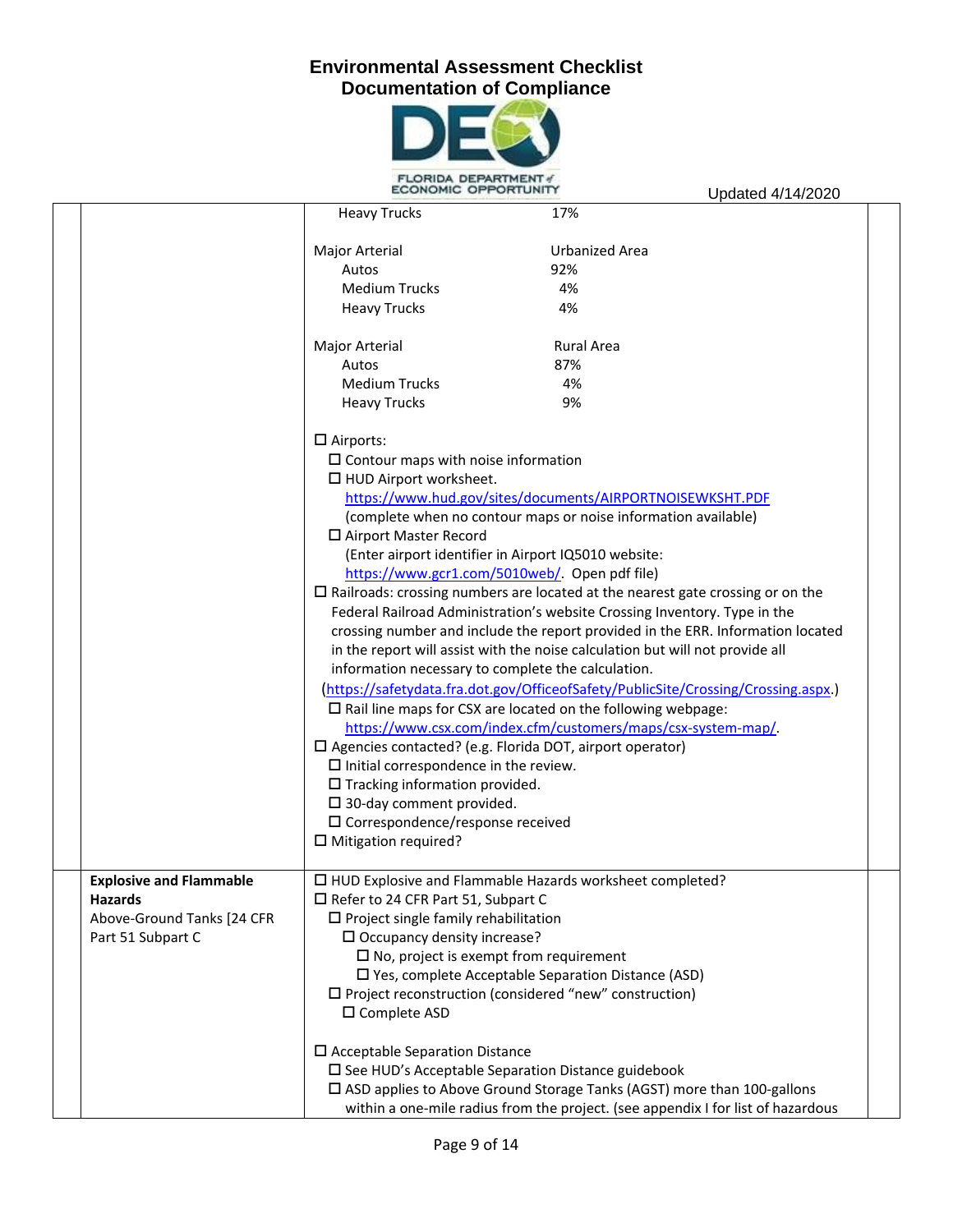

|                                                                                                                | ECONOMIC OPPORTUNITY<br>Updated 4/14/2020                                                                                                                                                                                                                                                                                                                                                                                                                                                                                                                                                                                                                                                                                                                                                                                                                                                                                                                                                                                                                                                                                                                                                                                                                                                                                                                                                                                                                                                                 |  |
|----------------------------------------------------------------------------------------------------------------|-----------------------------------------------------------------------------------------------------------------------------------------------------------------------------------------------------------------------------------------------------------------------------------------------------------------------------------------------------------------------------------------------------------------------------------------------------------------------------------------------------------------------------------------------------------------------------------------------------------------------------------------------------------------------------------------------------------------------------------------------------------------------------------------------------------------------------------------------------------------------------------------------------------------------------------------------------------------------------------------------------------------------------------------------------------------------------------------------------------------------------------------------------------------------------------------------------------------------------------------------------------------------------------------------------------------------------------------------------------------------------------------------------------------------------------------------------------------------------------------------------------|--|
|                                                                                                                | gases/substances)<br>$\Box$ Methods to locate tanks:<br>$\Box$ Drive the area<br>□ Google EarthPro<br>$\Box$ Florida DEP website to search for any tanks permitted by DEP.<br>https://prodlamp.dep.state.fl.us/www_stcm/publicreports/FacilityLocTank<br>$\square$ From the project location, review a one-mile radius for tanks.<br>$\Box$ Map each tank on the map and provide distance from the project to the<br>tank. Each tank should be numbered.<br>$\square$ Provide color pictures of each tank<br>$\Box$ For each tank located, complete the ASD calculation to ensure the tank is safely<br>outside the ASD limits.<br>$\square$ Agencies contacted? (e.g. U.S. DEP, Tank owners)<br>$\square$ Initial correspondence in the review.<br>$\Box$ Tracking information provided.<br>$\square$ 30-day comment provided.<br>$\square$ Correspondence/response received<br>$\square$ Mitigation required?                                                                                                                                                                                                                                                                                                                                                                                                                                                                                                                                                                                           |  |
| Hazardous, Toxic or<br><b>Radioactive Materials &amp;</b><br><b>Substances</b><br>24 CFR 50.3(i) & 58.5(i)(2)] | □ HUD's Hazardous and Toxic worksheet completed?<br>□ U.S. EPA NEPAssist website (https://www.epa.gov/nepa/nepassist)<br>$\Box$ Include the following:<br>□ A color NEPAssist map<br>$\Box$ Project location<br>$\Box$ ECHO reports for EPA facilities within 3,000 feet of the project<br>$\Box$ ECHO report for Superfund facilities within 1-mile of the project<br>$\square$ Brownfields/Superfunds require additional clearance<br>$\square$ Additional reports: Phase I/II Environmental Site Assessment.<br>□ Agencies contacted? (e.g. U.S. EPA, Florida DEP, other agency)<br>$\square$ Initial correspondence in the review.<br>$\square$ Tracking information provided.<br>$\square$ Correspondence/response received<br>$\square$ Verify no violations/issues associated with EPA facilities<br>$\square$ Mitigation of project site required?<br>$\square$ Phase I/II conducted, provide all reports and conclusions.<br>NEPAssist website: enter address of the project location; using the mapping tools, draw<br>a circle of 3,000 foot radius around the property. ECHO reports for all sites must be<br>printed. Project is in compliance if no toxic, hazardous, or radioactive substances are<br>present.<br>$\square$ Lead-based paint<br>$\square$ Reconstruction projects are exempt<br>$\Box$ Rehabilitation projects<br>$\square$ Project built prior to 1978. (Confirm with Property Appraiser document)<br>$\Box$ LBP report<br>□ Refer to HUD's Lead Safe Housing Rule (LSHR) |  |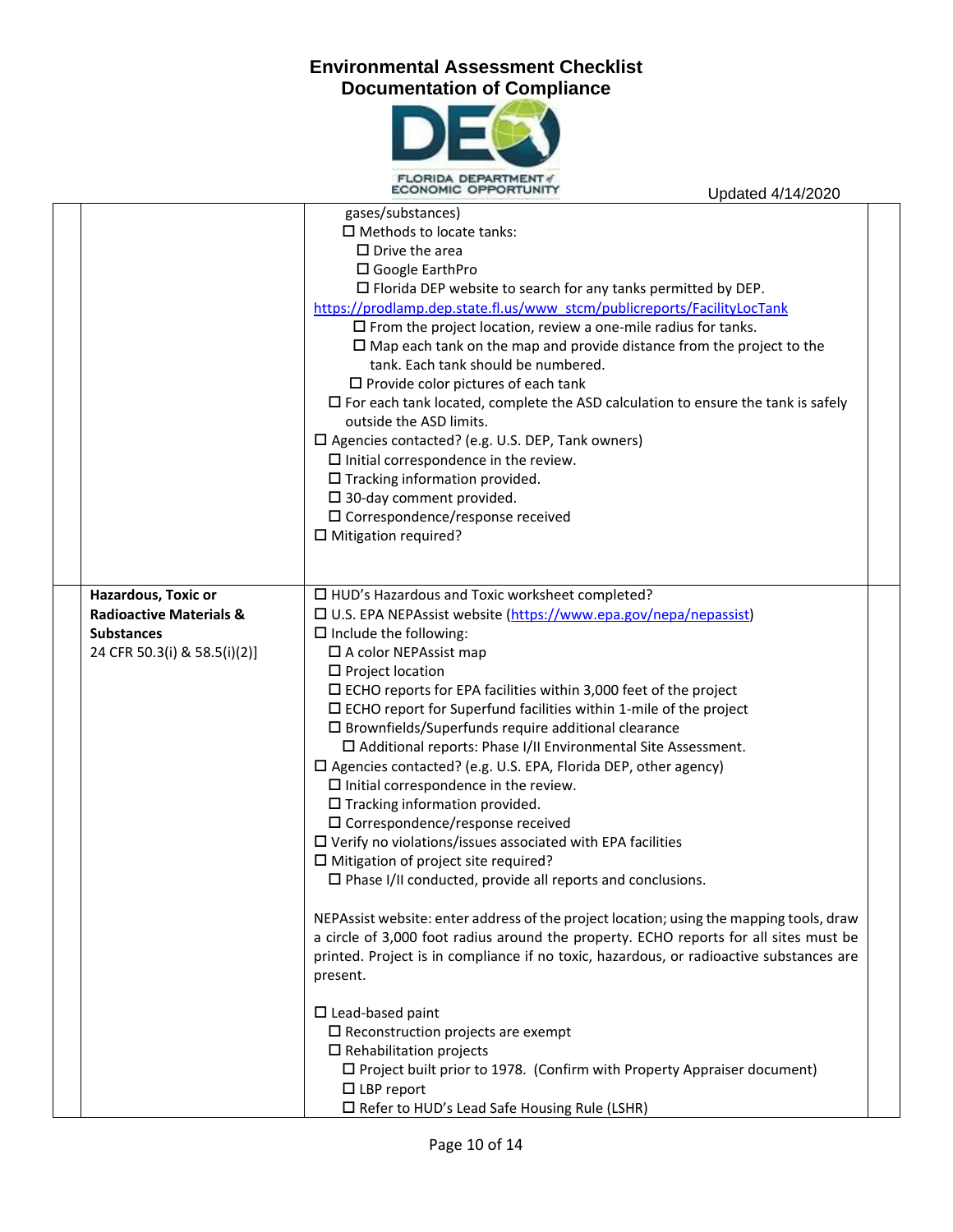

|                                                                                                                                                         | ECONOMIC OPPORTUNITY                                                                                                                                                                                                                                                                                                                                                                                                                                                                                                                                                                                                                                                                                                                                                                                                                                                                                                                                                                                                                                                                                                                                                                                                                                                                   | Updated 4/14/2020 |  |
|---------------------------------------------------------------------------------------------------------------------------------------------------------|----------------------------------------------------------------------------------------------------------------------------------------------------------------------------------------------------------------------------------------------------------------------------------------------------------------------------------------------------------------------------------------------------------------------------------------------------------------------------------------------------------------------------------------------------------------------------------------------------------------------------------------------------------------------------------------------------------------------------------------------------------------------------------------------------------------------------------------------------------------------------------------------------------------------------------------------------------------------------------------------------------------------------------------------------------------------------------------------------------------------------------------------------------------------------------------------------------------------------------------------------------------------------------------|-------------------|--|
|                                                                                                                                                         | $\Box$ Interim controls or Abatement<br>$\Box$ Certification of tester<br>$\Box$ Homeowner notification (provide within 15-days)<br>$\Box$ Clearance report(s)<br>$\square$ Mitigation required?<br>$\square$ Asbestos<br>$\Box$ Project built prior to (1980 or 1982)<br>$\Box$ Testing required?<br>$\Box$ Permits?<br>$\square$ Agencies contacted? (e.g. U.S. EPA, Florida DEP)<br>$\square$ Initial correspondence in the review.<br>$\Box$ Tracking information provided.<br>$\square$ 30-day comment provided.<br>$\square$ Correspondence/response received<br>$\square$ Mitigation required?                                                                                                                                                                                                                                                                                                                                                                                                                                                                                                                                                                                                                                                                                  |                   |  |
| <b>Airport Hazards (Runway Clear</b><br>Zone)<br><b>Clear Zones and Accident</b><br>Potential Zones; 24 CFR Part 51<br>Subpart D                        | □ HUD's Airport Hazards worksheet completed?<br>$\Box$ Project located within:<br>$\square$ 2,500 feet of civilian airport (RPZ/CZ)<br>$\Box$ 15,000 feet of military airport (APZ)<br>$\Box$ Airport operator contacted?<br>$\square$ Initial correspondence in the review.<br>$\Box$ Tracking information provided.<br>$\square$ Correspondence/response received<br>$\square$ Projects located within the APZ:<br>$\Box$ Project involves new construction, substantial rehabilitation, acquisition of<br>undeveloped land, or activities that would significantly prolong the physical or<br>economic life of the existing facilities that will be frequently used or occupied<br>by people?<br>$\square$ Yes. Verify project conforms with DOD guidelines.<br>$\square$ Projects located within the RPZ/CZ:<br>$\Box$ Will the project involve facilities that will be frequently used or occupied by<br>people?<br>$\square$ No. Obtain written assurance from the airport operator there are no plans<br>to purchase the land as part of a RPZ/CZ program.<br>$\square$ Yes. Provide Notice to Prospective Buyers to inform of potential hazards from<br>airplane accidents and potential for the property to be purchased by the<br>airport.<br>$\square$ Mitigation required? |                   |  |
| <b>Coastal Barrier Resources Act</b><br>Coastal Barrier Resources Act,<br>as amended by the Coastal<br>Barrier Improvement Act of<br>1990 [16 USC 3501] | $\Box$ HUD Coastal Barrier Resource worksheet used?<br>$\square$ Project located in a Coastal Zone?<br>(Federal funds may not be used)<br>$\square$ Color Coastal Zone map with project location.<br>(See U.S. Fish & Wildlife Service Coastal Barrier Resources System website:<br>https://www.fws.gov/cbra/Maps/Mapper.html)                                                                                                                                                                                                                                                                                                                                                                                                                                                                                                                                                                                                                                                                                                                                                                                                                                                                                                                                                         |                   |  |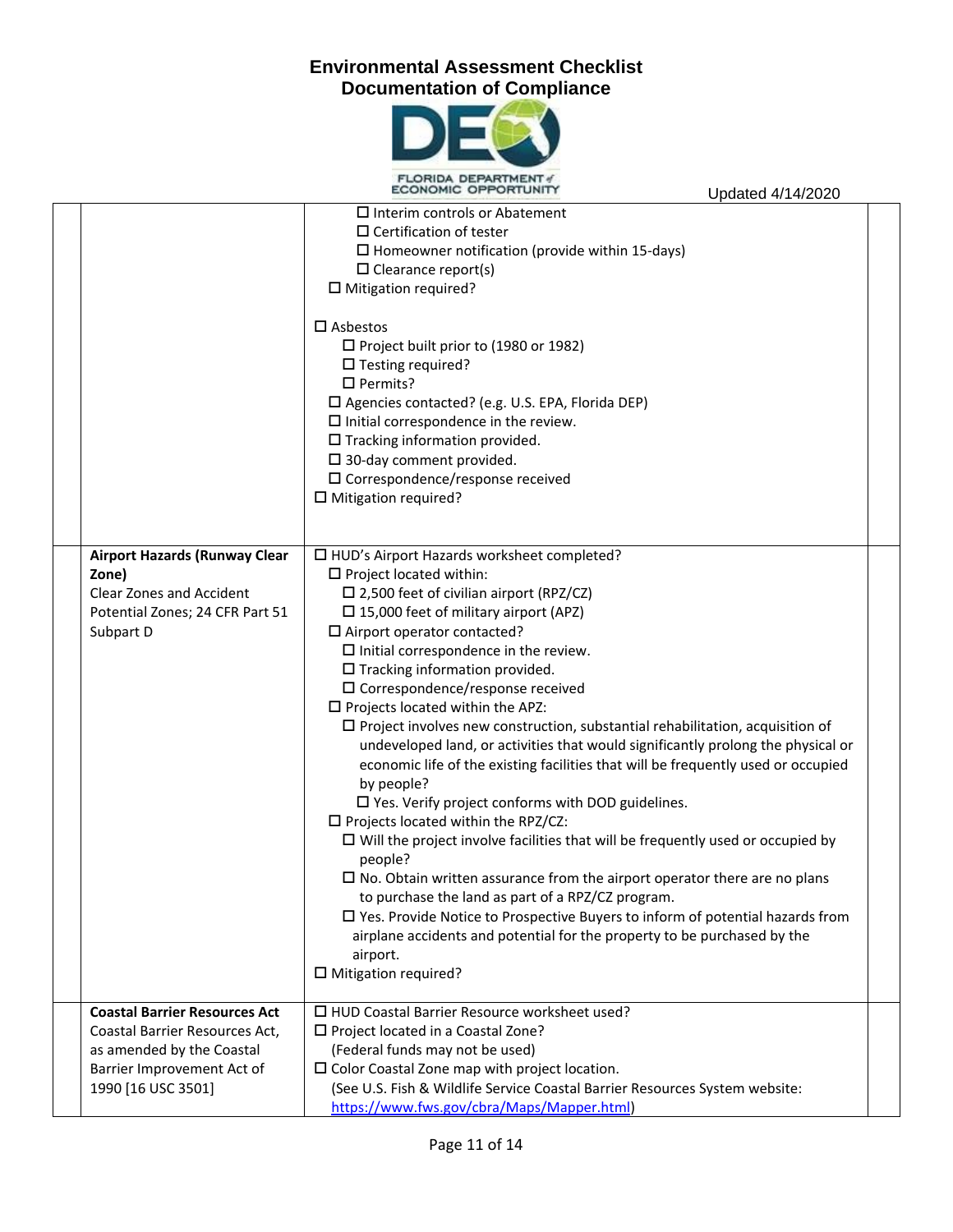

Updated 4/14/2020

| <b>Flood Insurance</b>           | $\Box$ HUD's flood insurance worksheet completed?                                              |  |
|----------------------------------|------------------------------------------------------------------------------------------------|--|
| Flood Disaster Protection Act of | □ Housing project located in 100-year floodplain?                                              |  |
| 1973 and National Flood          | $\Box$ Flood insurance policy                                                                  |  |
| Insurance Reform Act of 1994     | $\Box$ Provide prior to project starting                                                       |  |
| [42 USC 4001-4128 and 42 USC     | $\square$ Insurance maintained for life of structure                                           |  |
| 5154a]                           |                                                                                                |  |
| <b>NEPA</b>                      | $\square$ Evaluate the significance of the effects of the proposal on the character, features  |  |
| HUD CPD 782, 24 CFR58.40; Ref.   | and resources of the project area.                                                             |  |
| 40 CFR 1508.8 & 1508.27          | $\square$ Enter relevant base data and verifiable source determination to support the finding. |  |
|                                  | $\Box$ Enter the appropriate code from the following list to make a determination of           |  |
|                                  | impact.                                                                                        |  |
|                                  | $\Box$ Impact codes:                                                                           |  |
|                                  | $\square$ 1- No impact anticipated                                                             |  |
|                                  | $\square$ 2- Potentially beneficial                                                            |  |
|                                  | $\square$ 3- Potentially adverse                                                               |  |
|                                  | $\square$ 4- Requires mitigation                                                               |  |
|                                  | $\square$ 5- Requires project modification                                                     |  |
|                                  | $\square$ Note names, dates of contact, telephone numbers and page references.                 |  |
|                                  | □ Agencies contacted? (e.g. U.S. EPA, Florida DEP)                                             |  |
|                                  | $\square$ Initial correspondence in the review.                                                |  |
|                                  | $\square$ Tracking information provided.                                                       |  |
|                                  | $\square$ 30-day comment provided.                                                             |  |
|                                  | $\square$ Correspondence/response received                                                     |  |
|                                  | $\square$ Mitigation required?                                                                 |  |
|                                  | $\square$ Attach additional materials as appropriate.                                          |  |
|                                  | $\square$ Note conditions or mitigation measures required                                      |  |
|                                  | $\square$ Categories:                                                                          |  |
|                                  | $\square$ Land Development                                                                     |  |
|                                  | $\square$ Socioeconomic                                                                        |  |
|                                  | $\square$ Community Facilities and Services                                                    |  |
|                                  | $\Box$ Natural Features                                                                        |  |
|                                  | $\square$ Summary of Findings and Conclusions                                                  |  |
|                                  | □ 24 CFR 58.40(e); 40 CFR 1508.9                                                               |  |
|                                  | $\square$ Alternatives to the Proposed Action                                                  |  |
|                                  | $\square$ Discuss additional activities considered but not selected and why.                   |  |
|                                  | $\Box$ No Action Alternative                                                                   |  |
|                                  | $\Box$ 24 CFR 58.40(e)                                                                         |  |
|                                  | $\square$ What are the benefits and adverse impacts by not selecting an alternative?           |  |
| <b>Project determination</b>     | $\square$ After all documentation has been gathered, the RE determines if the project meets    |  |
|                                  | one of the following categories:                                                               |  |
|                                  | $\square$ Exempt [24 CFR 58.34(a)]                                                             |  |
|                                  | $\square$ No public notice required to be published/posted                                     |  |
|                                  | $\square$ State requires RE to submit the 7015.15 (not a HUD requirement)                      |  |
|                                  | $\Box$ Not Exempt/Categorically Excluded [24 CFR 58.35(a)]                                     |  |
|                                  | $\Box$ Public notice required. May be published/posted                                         |  |
|                                  | $\square$ RE submits the 7015.15 (both HUD and State requirement)                              |  |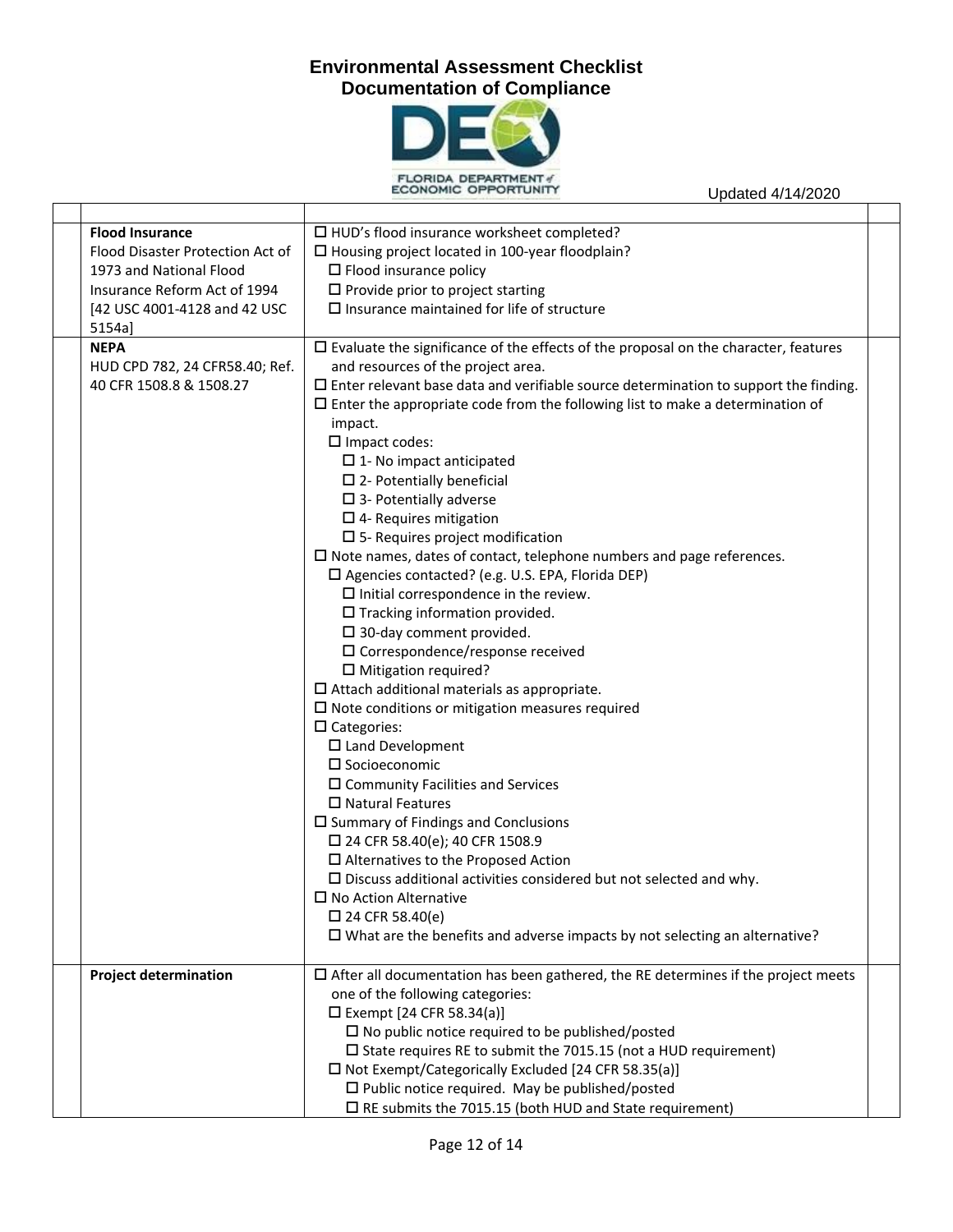

|                       | <b>ECONOMIC OPPORTUNITY</b><br>Updated 4/14/2020                                                                                                                                                                                                                                                                                                                                                                                                                                                                                                                                                                                                                                                                                                                                                                                                                                                                                                                                                                                                                |
|-----------------------|-----------------------------------------------------------------------------------------------------------------------------------------------------------------------------------------------------------------------------------------------------------------------------------------------------------------------------------------------------------------------------------------------------------------------------------------------------------------------------------------------------------------------------------------------------------------------------------------------------------------------------------------------------------------------------------------------------------------------------------------------------------------------------------------------------------------------------------------------------------------------------------------------------------------------------------------------------------------------------------------------------------------------------------------------------------------|
|                       | $\square$ Environmental Assessment [24 CFR 58.36]<br>$\square$ current environmental review will stop and RE is to proceed with completing<br>the documentation/requirements for an EA                                                                                                                                                                                                                                                                                                                                                                                                                                                                                                                                                                                                                                                                                                                                                                                                                                                                          |
| Finding/Concern       | $\Box$ Finding/Concern issued to RE:<br>(If the State makes a Finding, remedies employed by the State may include<br>Corrective Actions)<br>Examples:<br>$\square$ appropriate length of time for agency to respond/comment not provided<br>$\Box$ Inadequate comment period provided for public notices (e.g. Floodplain<br>notice, comment period, NOI/RROF, Concurrent)<br>$\square$ Statutory worksheet signed by RE prior to Final floodplain published.<br>$\square$ 7015.15 signed by RE prior to the expiration of the NOI/RROF public comment<br>period.<br>$\Box$ Failure to consult with tribes (see HUD memorandum CPD 12-006)<br>$\Box$ Corrective Action:<br>$\Box$ 1 <sup>st</sup> occurrence – Finding/Concern (public notices may need to be re-published<br>for inadequate comment periods)<br>$\Box$ 2 <sup>nd</sup> occurrence – Finding and may require agency to attend training<br>(additional training is up to the states discretion).<br>$\square$ Agency response to Finding/Concern received.<br>$\Box$ Clearance issued to agency. |
| <b>Public Notices</b> | $\square$ Early Floodplain/Wetland Notice<br>$\Box$ Correct dates indicated in notice<br>$\Box$ Copy of notice provided in ERR<br>$\Box$ Notice published in news medium (may not be posted)<br>$\square$ Notarized statement from news medium verifying date of publication<br>$\square$ Federal, state, and local agencies provided copy of notice (see Step 2)<br>(document in 8-step)<br>$\Box$ 15-day (+1) comment period provided<br>□ Final Floodplain/Wetland Notice<br>$\Box$ Correct dates indicated in notice<br>$\Box$ Copy of notice provided in ERR<br>$\Box$ Notice published in news medium (may not be posted)<br>$\square$ Notarized statement from news medium verifying date of publication<br>$\Box$ Federal, state, and local agencies provided copy of notice (see Step 2)<br>(document in 8-step)<br>$\Box$ 7-day (+1) comment period provided<br>□ Concurrent (FONSI/NOI/RROF) Public Notice<br>$\square$ Correct dates indicated in notice<br>$\Box$ Copy of notice provided in ERR<br>$\Box$ Notice published:                       |